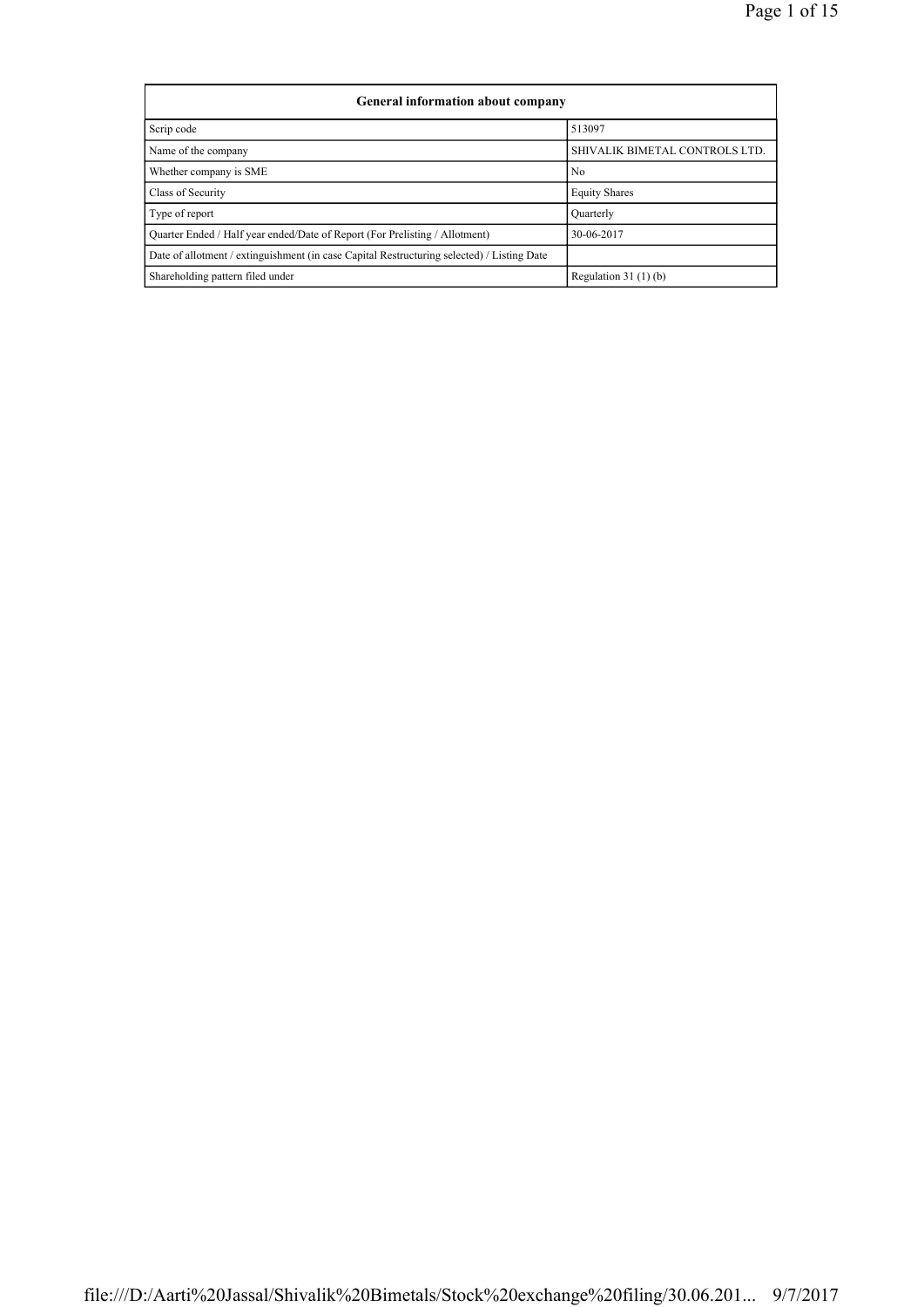| Sr. No. | Particular                                                                             | Yes/No         |
|---------|----------------------------------------------------------------------------------------|----------------|
|         | Whether the Listed Entity has issued any partly paid up shares?                        | No.            |
|         | Whether the Listed Entity has issued any Convertible Securities?                       | N <sub>0</sub> |
|         | Whether the Listed Entity has issued any Warrants?                                     | No.            |
|         | Whether the Listed Entity has any shares against which depository receipts are issued? | No.            |
|         | Whether the Listed Entity has any shares in locked-in?                                 | N <sub>0</sub> |
|         | Whether any shares held by promoters are pledge or otherwise encumbered?               | N <sub>0</sub> |
|         | Whether company has equity shares with differential voting rights?                     | N <sub>0</sub> |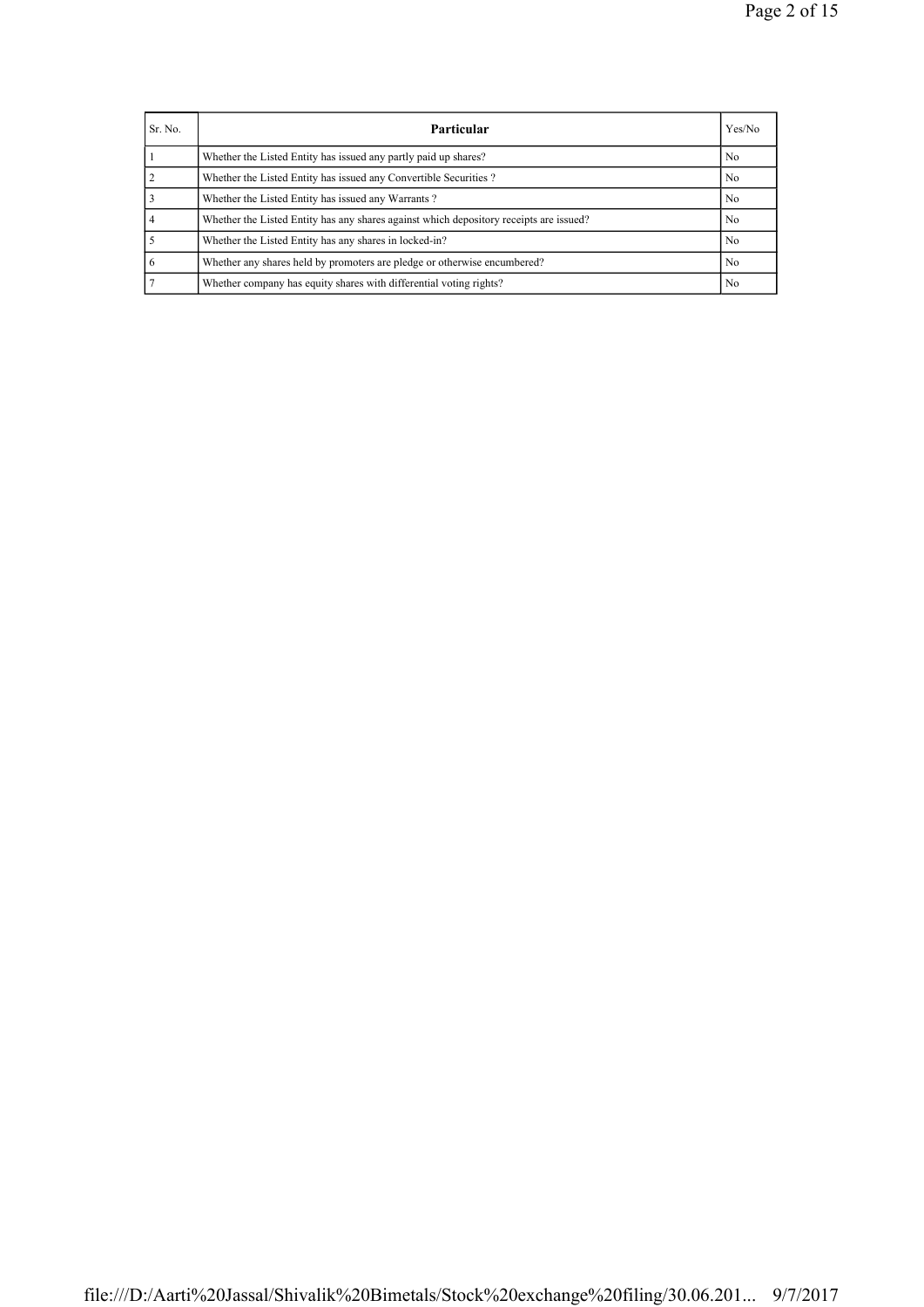|                 |                                         |                         |                                                                                                                    |                           |                          |                                   | <b>Table I - Summary Statement holding of specified securities</b> |                                                                  |  |                |            |
|-----------------|-----------------------------------------|-------------------------|--------------------------------------------------------------------------------------------------------------------|---------------------------|--------------------------|-----------------------------------|--------------------------------------------------------------------|------------------------------------------------------------------|--|----------------|------------|
| Category<br>(I) | Category of<br>shareholder              |                         | No. of                                                                                                             | No. Of<br>Partly<br>paid- | No. Of<br>shares         | Total nos<br>shares<br>held (VII) | Shareholding<br>as a % of total<br>no. of shares                   | Number of Voting Rights held in each<br>class of securities (IX) |  |                |            |
|                 |                                         | Nos. Of<br>shareholders | fully paid<br>up equity<br>shares                                                                                  | up<br>equity              | underlying<br>Depository |                                   | (calculated as<br>per SCRR,                                        | No of Voting (XIV) Rights                                        |  |                | Total as a |
|                 | (II)                                    | (III)                   | $= (IV) +$<br>shares<br>Receipts<br>held $(IV)$<br>$(V)$ + $(VI)$<br>$a\%$ of<br>held<br>(VI)<br>(V)<br>$(A+B+C2)$ | 1957) (VIII) As           | Class eg:<br>X           | Class<br>eg:y                     | Total                                                              | $%$ of<br>$(A+B+C)$                                              |  |                |            |
| (A)             | Promoter &<br>Promoter<br>Group         | 18                      | 11876134                                                                                                           |                           |                          | 11876134                          | 61.85                                                              | 11876134                                                         |  | 11876134       | 61.85      |
| (B)             | Public                                  | 4813                    | 7325266                                                                                                            |                           |                          | 7325266                           | 38.15                                                              | 7325266                                                          |  | 7325266        | 38.15      |
| (C)             | Non<br>Promoter-<br>Non Public          |                         |                                                                                                                    |                           |                          |                                   |                                                                    |                                                                  |  |                |            |
| (C1)            | Shares<br>underlying<br><b>DRs</b>      |                         |                                                                                                                    |                           |                          |                                   |                                                                    |                                                                  |  |                |            |
| (C2)            | Shares held<br>by<br>Employee<br>Trusts |                         |                                                                                                                    |                           |                          |                                   |                                                                    |                                                                  |  |                |            |
|                 | Total                                   | 4831                    | 19201400                                                                                                           |                           |                          | 19201400                          | 100                                                                | 19201400                                                         |  | 19201400   100 |            |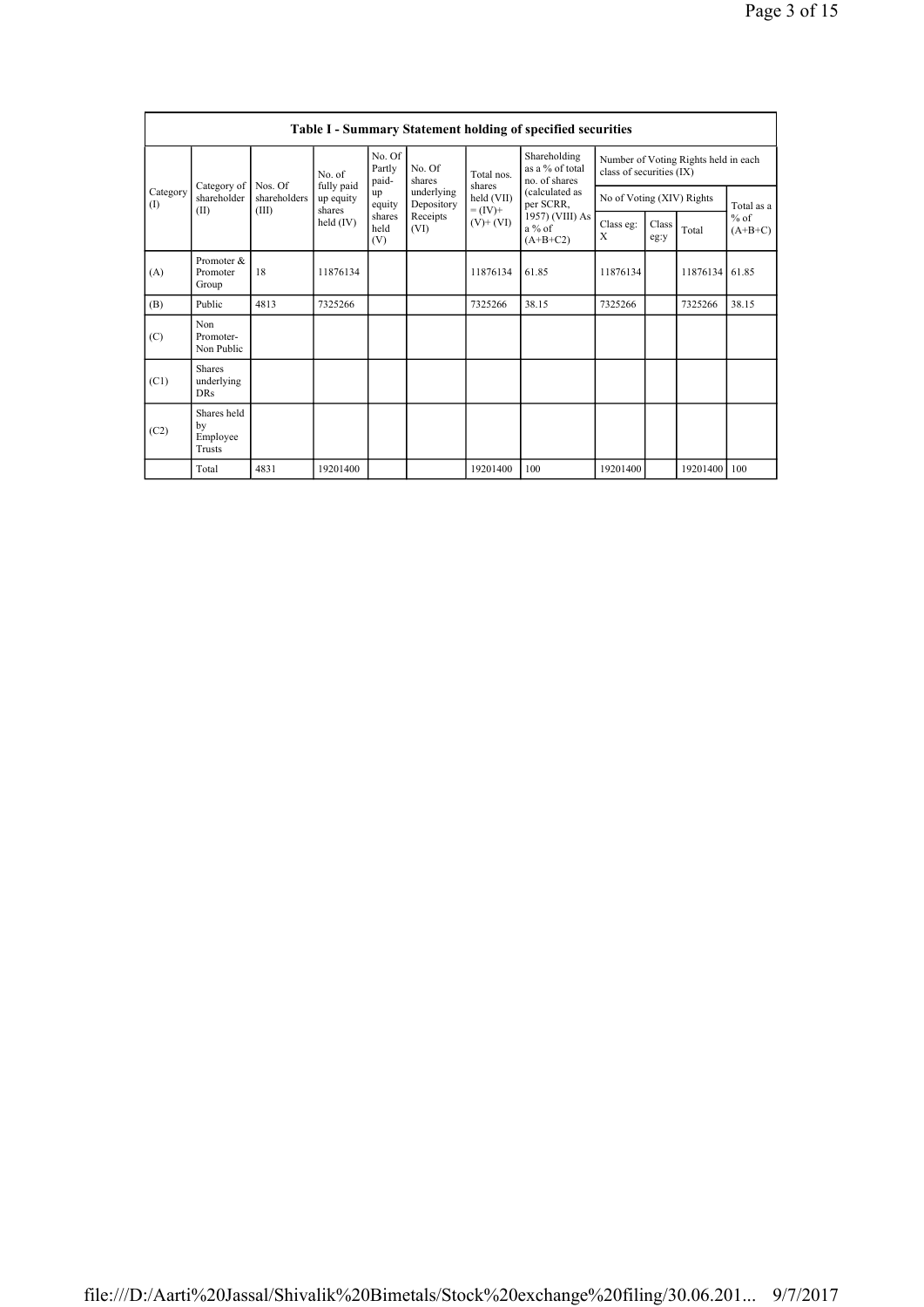|                 | Table I - Summary Statement holding of specified securities |                                                                                         |                                                                             |                                                                                                               |                                                                                                            |                                        |                                                |                                                                               |                                                  |                                       |
|-----------------|-------------------------------------------------------------|-----------------------------------------------------------------------------------------|-----------------------------------------------------------------------------|---------------------------------------------------------------------------------------------------------------|------------------------------------------------------------------------------------------------------------|----------------------------------------|------------------------------------------------|-------------------------------------------------------------------------------|--------------------------------------------------|---------------------------------------|
| Category<br>(1) | Category of<br>shareholder<br>(II)                          | No. Of<br><b>Shares</b><br>Underlying<br>Outstanding<br>convertible<br>securities $(X)$ | No. of<br><b>Shares</b><br>Underlying<br>Outstanding<br>Warrants<br>$(X_i)$ | No. Of Shares<br>Underlying<br>Outstanding<br>convertible<br>securities and<br>No. Of<br>Warrants (Xi)<br>(a) | Shareholding, as<br>a % assuming full<br>conversion of<br>convertible<br>securities (as a<br>percentage of | Number of<br>Locked in<br>shares (XII) |                                                | Number of<br><b>Shares</b><br>pledged or<br>otherwise<br>encumbered<br>(XIII) |                                                  | Number of<br>equity shares<br>held in |
|                 |                                                             |                                                                                         |                                                                             |                                                                                                               | diluted share<br>capital) $(XI)$ =<br>$(VII)+(X)$ As a %<br>of $(A+B+C2)$                                  | N <sub>0</sub><br>(a)                  | As a $\%$<br>of total<br>Shares<br>held<br>(b) | No.<br>(a)                                                                    | As a $%$<br>of total<br><b>Shares</b><br>held(b) | dematerialized<br>form $(XIV)$        |
| (A)             | Promoter &<br>Promoter<br>Group                             |                                                                                         |                                                                             |                                                                                                               | 61.85                                                                                                      |                                        |                                                |                                                                               |                                                  | 11876134                              |
| (B)             | Public                                                      |                                                                                         |                                                                             |                                                                                                               | 38.15                                                                                                      |                                        |                                                |                                                                               |                                                  | 6583465                               |
| (C)             | Non<br>Promoter-<br>Non Public                              |                                                                                         |                                                                             |                                                                                                               |                                                                                                            |                                        |                                                |                                                                               |                                                  |                                       |
| (C1)            | <b>Shares</b><br>underlying<br><b>DRs</b>                   |                                                                                         |                                                                             |                                                                                                               |                                                                                                            |                                        |                                                |                                                                               |                                                  |                                       |
| (C2)            | Shares held<br>by<br>Employee<br>Trusts                     |                                                                                         |                                                                             |                                                                                                               |                                                                                                            |                                        |                                                |                                                                               |                                                  |                                       |
|                 | Total                                                       |                                                                                         |                                                                             |                                                                                                               | 100                                                                                                        |                                        |                                                |                                                                               |                                                  | 18459599                              |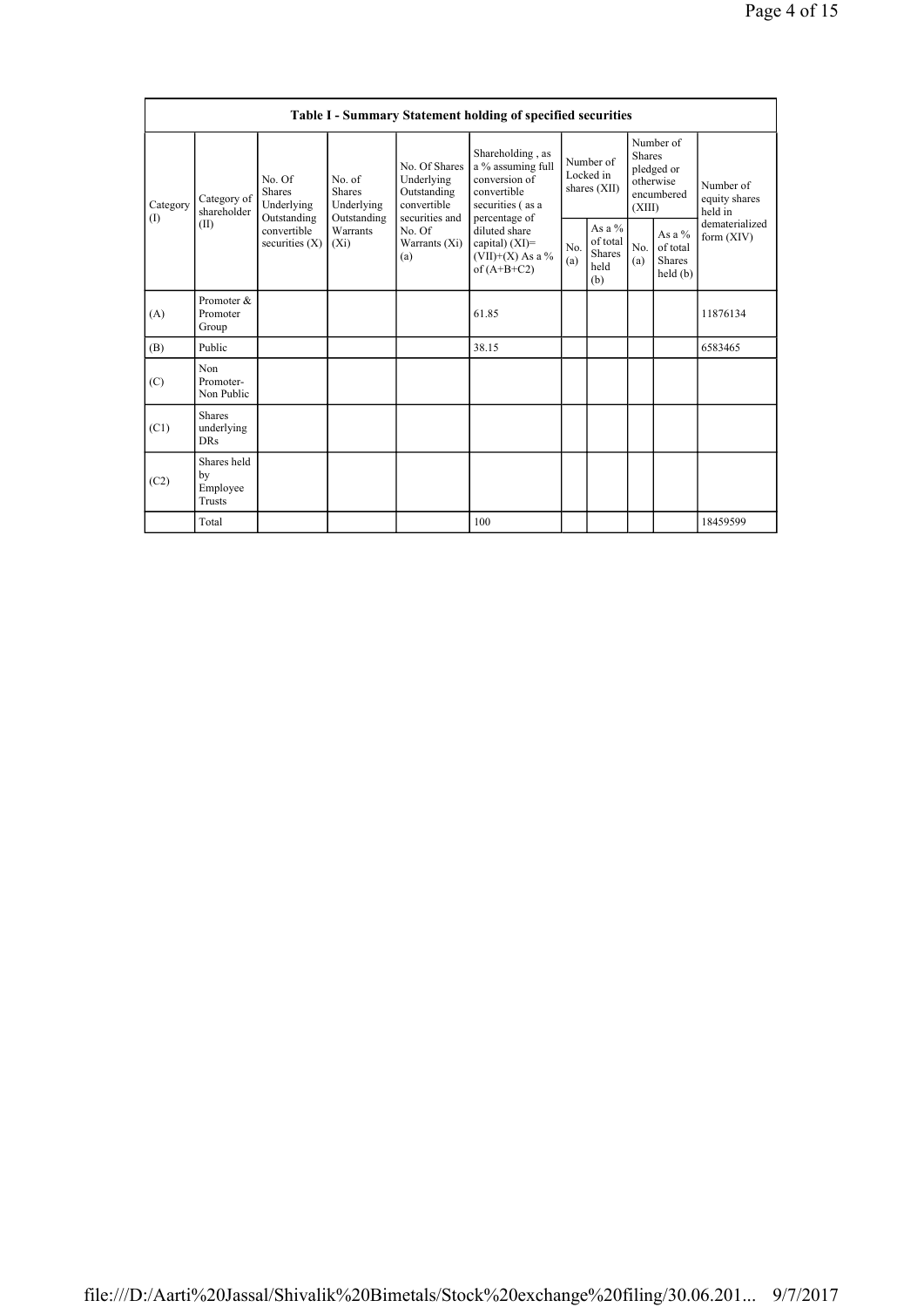|                                                                                                | Table II - Statement showing shareholding pattern of the Promoter and Promoter Group                                |                                  |                                   |                       |                          |                                    |                                                     |                               |               |                                 |                                 |
|------------------------------------------------------------------------------------------------|---------------------------------------------------------------------------------------------------------------------|----------------------------------|-----------------------------------|-----------------------|--------------------------|------------------------------------|-----------------------------------------------------|-------------------------------|---------------|---------------------------------|---------------------------------|
|                                                                                                |                                                                                                                     |                                  | No. of                            | No.<br>Of<br>Partly   | No. Of<br>shares         | Total nos.                         | Shareholding<br>as a % of<br>total no. of<br>shares | each class of securities (IX) |               | Number of Voting Rights held in |                                 |
| Sr.                                                                                            | Category & Name<br>of the<br>Shareholders (I)                                                                       | Nos. Of<br>shareholders<br>(III) | fully paid<br>up equity<br>shares | paid-<br>up<br>equity | underlying<br>Depository | shares<br>held (VII)<br>$= (IV) +$ | (calculated<br>as per                               | No of Voting (XIV) Rights     |               |                                 | Total<br>as a %                 |
|                                                                                                |                                                                                                                     |                                  | held $(IV)$                       | shares<br>held<br>(V) | Receipts<br>(VI)         | $(V)$ + $(VI)$                     | SCRR, 1957)<br>(VIII) As a<br>$%$ of<br>$(A+B+C2)$  | Class eg:<br>X                | Class<br>eg:y | Total                           | of<br>Total<br>Voting<br>rights |
| A                                                                                              | Table II - Statement showing shareholding pattern of the Promoter and Promoter Group                                |                                  |                                   |                       |                          |                                    |                                                     |                               |               |                                 |                                 |
| (1)                                                                                            | Indian                                                                                                              |                                  |                                   |                       |                          |                                    |                                                     |                               |               |                                 |                                 |
| (a)                                                                                            | Individuals/Hindu<br>undivided Family                                                                               | 12                               | 2971000                           |                       |                          | 2971000                            | 15.47                                               | 2971000                       |               | 2971000                         | 15.47                           |
| (d)                                                                                            | Any Other<br>(specify)                                                                                              | 6                                | 8905134                           |                       |                          | 8905134                            | 46.38                                               | 8905134                       |               | 8905134                         | 46.38                           |
| Sub-Total<br>(A)(1)                                                                            |                                                                                                                     | 18                               | 11876134                          |                       |                          | 11876134                           | 61.85                                               | 11876134                      |               | 11876134                        | 61.85                           |
| (2)                                                                                            | Foreign                                                                                                             |                                  |                                   |                       |                          |                                    |                                                     |                               |               |                                 |                                 |
| Total<br>Shareholding<br>of Promoter<br>and<br>Promoter<br>Group $(A)=$<br>$(A)(1)+(A)$<br>(2) |                                                                                                                     | 18                               | 11876134                          |                       |                          | 11876134                           | 61.85                                               | 11876134                      |               | 11876134                        | 61.85                           |
| Β                                                                                              | Table III - Statement showing shareholding pattern of the Public shareholder                                        |                                  |                                   |                       |                          |                                    |                                                     |                               |               |                                 |                                 |
| (1)                                                                                            | Institutions                                                                                                        |                                  |                                   |                       |                          |                                    |                                                     |                               |               |                                 |                                 |
| (f)                                                                                            | Financial<br>Institutions/<br><b>Banks</b>                                                                          | 1                                | 1000                              |                       |                          | 1000                               | 0.01                                                | 1000                          |               | 1000                            | 0.01                            |
| Sub-Total<br>(B)(1)                                                                            |                                                                                                                     | $\mathbf{1}$                     | 1000                              |                       |                          | 1000                               | 0.01                                                | 1000                          |               | 1000                            | 0.01                            |
| (3)                                                                                            | Non-institutions                                                                                                    |                                  |                                   |                       |                          |                                    |                                                     |                               |               |                                 |                                 |
| (a(i))                                                                                         | Individuals -<br>i.Individual<br>shareholders<br>holding nominal<br>share capital up to<br>Rs. 2 lakhs.             | 4641                             | 5738929                           |                       |                          | 5738929                            | 29.89                                               | 5738929                       |               | 5738929                         | 29.89                           |
| (a(ii))                                                                                        | Individuals - ii.<br>Individual<br>shareholders<br>holding nominal<br>share capital in<br>excess of Rs. 2<br>lakhs. | 7                                | 1024886                           |                       |                          | 1024886                            | 5.34                                                | 1024886                       |               | 1024886                         | 5.34                            |
| (e)                                                                                            | Any Other<br>(specify)                                                                                              | 164                              | 560451                            |                       |                          | 560451                             | 2.92                                                | 560451                        |               | 560451                          | 2.92                            |
| Sub-Total<br>(B)(3)                                                                            |                                                                                                                     | 4812                             | 7324266                           |                       |                          | 7324266                            | 38.14                                               | 7324266                       |               | 7324266                         | 38.14                           |
| <b>Total Public</b><br>Shareholding<br>$(B)= (B)(1) +$<br>$(B)(2)+(B)$<br>(3)                  |                                                                                                                     | 4813                             | 7325266                           |                       |                          | 7325266                            | 38.15                                               | 7325266                       |               | 7325266                         | 38.15                           |
| C                                                                                              | Table IV - Statement showing shareholding pattern of the Non Promoter- Non Public shareholder                       |                                  |                                   |                       |                          |                                    |                                                     |                               |               |                                 |                                 |
| Total<br>$(A+B+C2)$                                                                            |                                                                                                                     | 4831                             | 19201400                          |                       |                          | 19201400                           | 100                                                 | 19201400                      |               | 19201400 100                    |                                 |
| Total<br>$(A+B+C)$                                                                             |                                                                                                                     | 4831                             | 19201400                          |                       |                          | 19201400   100                     |                                                     | 19201400                      |               | 19201400                        | $\frac{100}{2}$                 |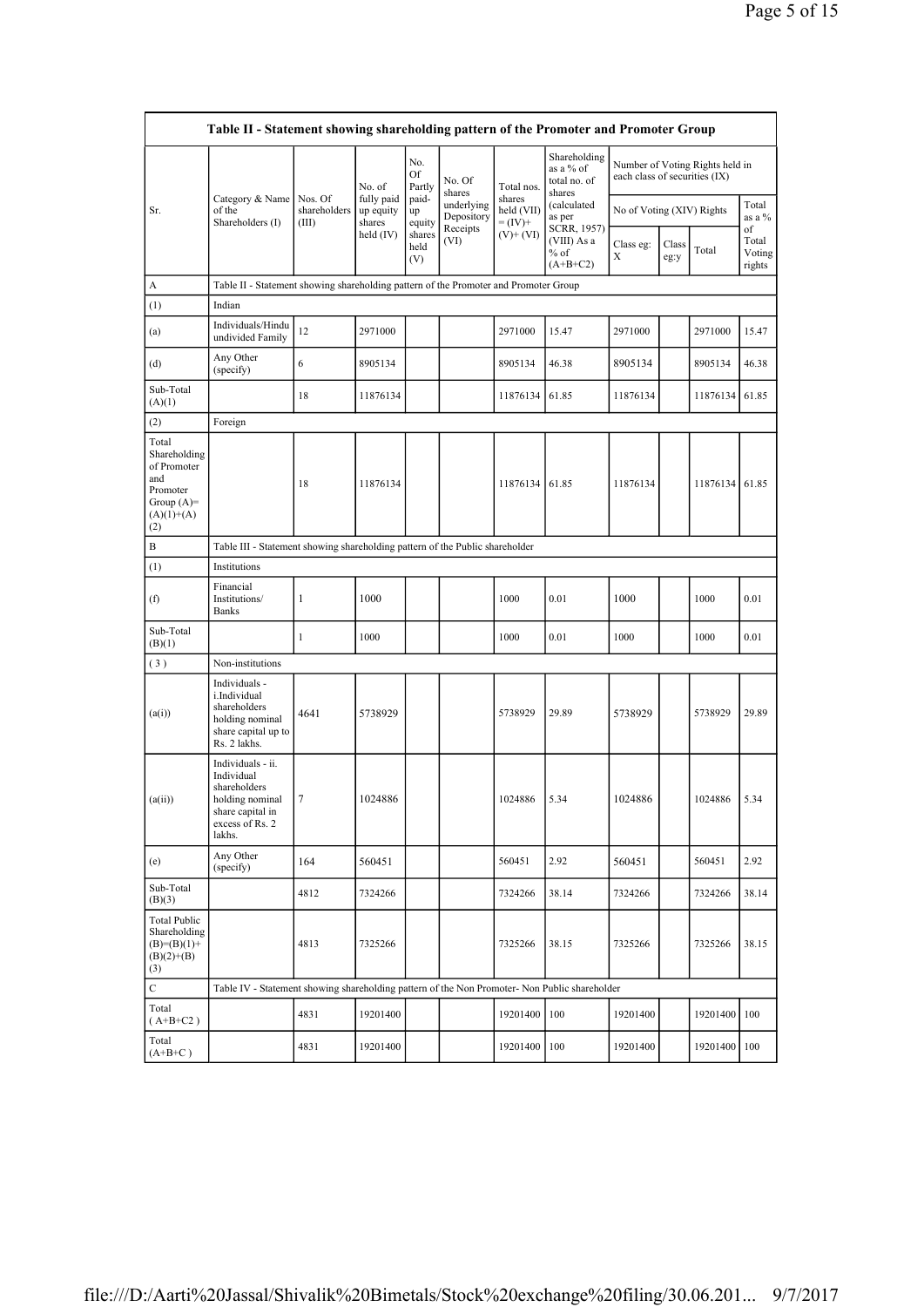|                                                                                        |                                                                                               |                              |                                                           | Table II - Statement showing shareholding pattern of the Promoter and Promoter Group      |            |                                                    |                         |                                                    |                                       |
|----------------------------------------------------------------------------------------|-----------------------------------------------------------------------------------------------|------------------------------|-----------------------------------------------------------|-------------------------------------------------------------------------------------------|------------|----------------------------------------------------|-------------------------|----------------------------------------------------|---------------------------------------|
| Sr.                                                                                    | No. Of Shares<br>Underlying<br>Outstanding                                                    | No. of Shares<br>Underlying  | No. Of Shares<br>Underlying<br>Outstanding<br>convertible | Shareholding, as a<br>% assuming full<br>conversion of<br>convertible<br>securities (as a |            | Number of<br>Locked in<br>shares (XII)             | <b>Shares</b><br>(XIII) | Number of<br>pledged or<br>otherwise<br>encumbered | Number of<br>equity shares<br>held in |
|                                                                                        | convertible<br>securities $(X)$                                                               | Outstanding<br>Warrants (Xi) | securities and<br>No. Of<br>Warrants (Xi)<br>(a)          | percentage of diluted<br>share capital) $(XI)$ =<br>$(VII)+(X)$ As a % of<br>$(A+B+C2)$   | No.<br>(a) | As a %<br>of total<br><b>Shares</b><br>held<br>(b) | No.<br>(a)              | As a $%$<br>of total<br>Shares<br>held(b)          | dematerialized<br>form (XIV)          |
| A                                                                                      |                                                                                               |                              |                                                           | Table II - Statement showing shareholding pattern of the Promoter and Promoter Group      |            |                                                    |                         |                                                    |                                       |
| (1)                                                                                    | Indian                                                                                        |                              |                                                           |                                                                                           |            |                                                    |                         |                                                    |                                       |
| (a)                                                                                    |                                                                                               |                              |                                                           | 15.47                                                                                     |            |                                                    |                         |                                                    | 2971000                               |
| (d)                                                                                    |                                                                                               |                              |                                                           | 46.38                                                                                     |            |                                                    |                         |                                                    | 8905134                               |
| Sub-Total (A)<br>(1)                                                                   |                                                                                               |                              |                                                           | 61.85                                                                                     |            |                                                    |                         |                                                    | 11876134                              |
| (2)                                                                                    | Foreign                                                                                       |                              |                                                           |                                                                                           |            |                                                    |                         |                                                    |                                       |
| Total<br>Shareholding of<br>Promoter and<br>Promoter<br>Group $(A)=A)$<br>$(1)+(A)(2)$ |                                                                                               |                              |                                                           | 61.85                                                                                     |            |                                                    |                         |                                                    | 11876134                              |
| B                                                                                      |                                                                                               |                              |                                                           | Table III - Statement showing shareholding pattern of the Public shareholder              |            |                                                    |                         |                                                    |                                       |
| (1)                                                                                    | Institutions                                                                                  |                              |                                                           |                                                                                           |            |                                                    |                         |                                                    |                                       |
| (f)                                                                                    |                                                                                               |                              |                                                           | 0.01                                                                                      |            |                                                    |                         |                                                    | 1000                                  |
| Sub-Total (B)<br>(1)                                                                   |                                                                                               |                              |                                                           | 0.01                                                                                      |            |                                                    |                         |                                                    | 1000                                  |
| (3)                                                                                    | Non-institutions                                                                              |                              |                                                           |                                                                                           |            |                                                    |                         |                                                    |                                       |
| (a(i))                                                                                 |                                                                                               |                              |                                                           | 29.89                                                                                     |            |                                                    |                         |                                                    | 5000129                               |
| (a(ii))                                                                                |                                                                                               |                              |                                                           | 5.34                                                                                      |            |                                                    |                         |                                                    | 1024886                               |
| (e)                                                                                    |                                                                                               |                              |                                                           | 2.92                                                                                      |            |                                                    |                         |                                                    | 557450                                |
| Sub-Total (B)<br>(3)                                                                   |                                                                                               |                              |                                                           | 38.14                                                                                     |            |                                                    |                         |                                                    | 6582465                               |
| <b>Total Public</b><br>Shareholding<br>$(B)= (B)(1)+(B)$<br>$(2)+(B)(3)$               |                                                                                               |                              |                                                           | 38.15                                                                                     |            |                                                    |                         |                                                    | 6583465                               |
| $\mathbf C$                                                                            | Table IV - Statement showing shareholding pattern of the Non Promoter- Non Public shareholder |                              |                                                           |                                                                                           |            |                                                    |                         |                                                    |                                       |
| Total<br>$(A+B+C2)$                                                                    |                                                                                               |                              |                                                           | 100                                                                                       |            |                                                    |                         |                                                    | 18459599                              |
| Total<br>$(A+B+C)$                                                                     |                                                                                               |                              |                                                           | 100                                                                                       |            |                                                    |                         |                                                    | 18459599                              |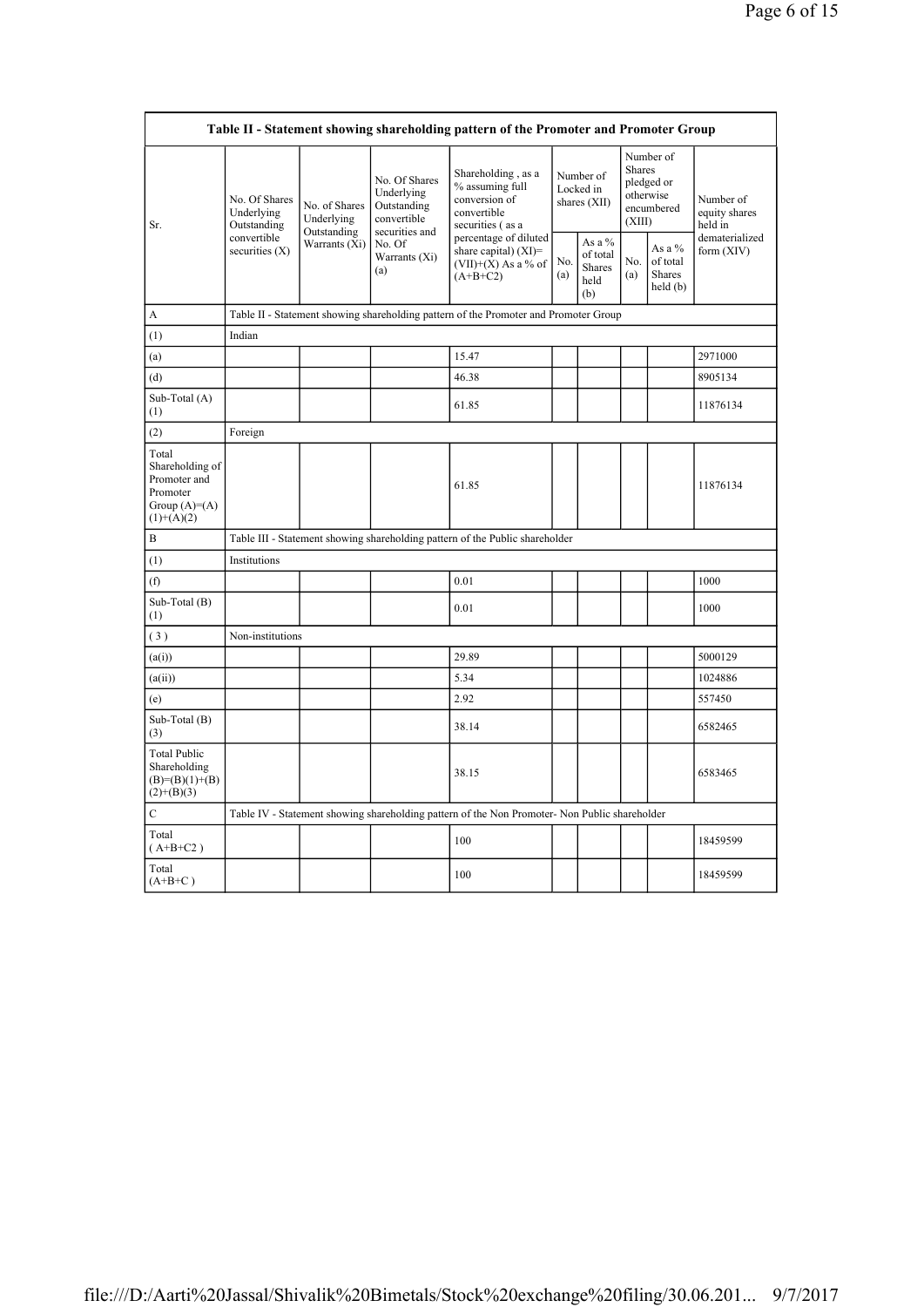|                                                                                                                            |                                                   |                                                               | Individuals/Hindu undivided Family |                               |                                |                                               |                                               |
|----------------------------------------------------------------------------------------------------------------------------|---------------------------------------------------|---------------------------------------------------------------|------------------------------------|-------------------------------|--------------------------------|-----------------------------------------------|-----------------------------------------------|
| Searial No.                                                                                                                | $\mathbf{1}$                                      | $\overline{c}$                                                | 3                                  | $\overline{4}$                | 5                              | 6                                             | $\tau$                                        |
| Name of the<br>Shareholders<br>$($ I                                                                                       | <b>NARINDER</b><br><b>SINGH</b><br><b>GHUMMAN</b> | <b>SUMER</b><br><b>GHUMMAN</b>                                | <b>SHANA</b><br><b>GHUMMAN</b>     | <b>GURDIAL</b><br><b>KAUR</b> | <b>GURBIR</b><br><b>SANDHU</b> | SATINDERJEET<br><b>SINGH</b><br><b>SANDHU</b> | DEVINDERJEET<br><b>SINGH</b><br><b>SANDHU</b> |
| PAN(II)                                                                                                                    | AAAPG0769L                                        | AHMPG7844D                                                    | AGGPG1329Q                         | AEVPG5900N                    | ABJPS6626A                     | ABJPS2763G                                    | ABJPS2761E                                    |
| No. of fully<br>paid up equity<br>shares held<br>(IV)                                                                      | 1465000                                           | 1000                                                          | 12000                              | 32000                         | 323000                         | 288000                                        | 101000                                        |
| No. Of Partly<br>paid-up equity<br>shares held (V)                                                                         |                                                   |                                                               |                                    |                               |                                |                                               |                                               |
| No. Of shares<br>underlying<br>Depository<br>Receipts (VI)                                                                 |                                                   |                                                               |                                    |                               |                                |                                               |                                               |
| Total nos.<br>shares held<br>$(VII) = (IV) +$<br>$(V)$ + $(VI)$                                                            | 1465000                                           | 1000                                                          | 12000                              | 32000                         | 323000                         | 288000                                        | 101000                                        |
| Shareholding as<br>a % of total no.<br>of shares<br>(calculated as<br>per SCRR,<br>1957) (VIII) As<br>a % of<br>$(A+B+C2)$ | 7.63                                              | 0.01                                                          | 0.06                               | 0.17                          | 1.68                           | 1.5                                           | 0.53                                          |
|                                                                                                                            |                                                   | Number of Voting Rights held in each class of securities (IX) |                                    |                               |                                |                                               |                                               |
| Class eg: $X$                                                                                                              | 1465000                                           | 1000                                                          | 12000                              | 32000                         | 323000                         | 288000                                        | 101000                                        |
| Class eg:y                                                                                                                 |                                                   |                                                               |                                    |                               |                                |                                               |                                               |
| Total                                                                                                                      | 1465000                                           | 1000                                                          | 12000                              | 32000                         | 323000                         | 288000                                        | 101000                                        |
| Total as a % of<br><b>Total Voting</b><br>rights                                                                           | 7.63                                              | 0.01                                                          | 0.06                               | 0.17                          | 1.68                           | 1.5                                           | 0.53                                          |
| No. Of Shares<br>Underlying<br>Outstanding<br>convertible<br>securities $(X)$                                              |                                                   |                                                               |                                    |                               |                                |                                               |                                               |
| No. of Shares<br>Underlying<br>Outstanding<br>Warrants (Xi)                                                                |                                                   |                                                               |                                    |                               |                                |                                               |                                               |
| No. Of Shares<br>Underlying<br>Outstanding<br>convertible<br>securities and<br>No. Of<br>Warrants (Xi)<br>(a)              |                                                   |                                                               |                                    |                               |                                |                                               |                                               |
| Shareholding,<br>as a %<br>assuming full<br>conversion of<br>convertible<br>securities (as a                               | 7.63                                              | 0.01                                                          | 0.06                               | 0.17                          | 1.68                           | 1.5                                           | 0.53                                          |
| percentage of<br>diluted share<br>capital) $(XI)=$<br>$(VII)+(Xi)(a)$<br>As a % of                                         |                                                   |                                                               |                                    |                               |                                |                                               |                                               |
| $(A+B+C2)$                                                                                                                 |                                                   |                                                               |                                    |                               |                                |                                               |                                               |
|                                                                                                                            | Number of Locked in shares (XII)                  |                                                               |                                    |                               |                                |                                               |                                               |
| No. (a)                                                                                                                    |                                                   |                                                               |                                    |                               |                                |                                               |                                               |
| As a % of total<br>Shares held (b)                                                                                         |                                                   |                                                               |                                    |                               |                                |                                               |                                               |
|                                                                                                                            |                                                   | Number of Shares pledged or otherwise encumbered (XIII)       |                                    |                               |                                |                                               |                                               |
| No. (a)                                                                                                                    |                                                   |                                                               |                                    |                               |                                |                                               |                                               |
| As a % of total<br>Shares held (b)                                                                                         |                                                   |                                                               |                                    |                               |                                |                                               |                                               |
|                                                                                                                            |                                                   |                                                               |                                    |                               |                                |                                               |                                               |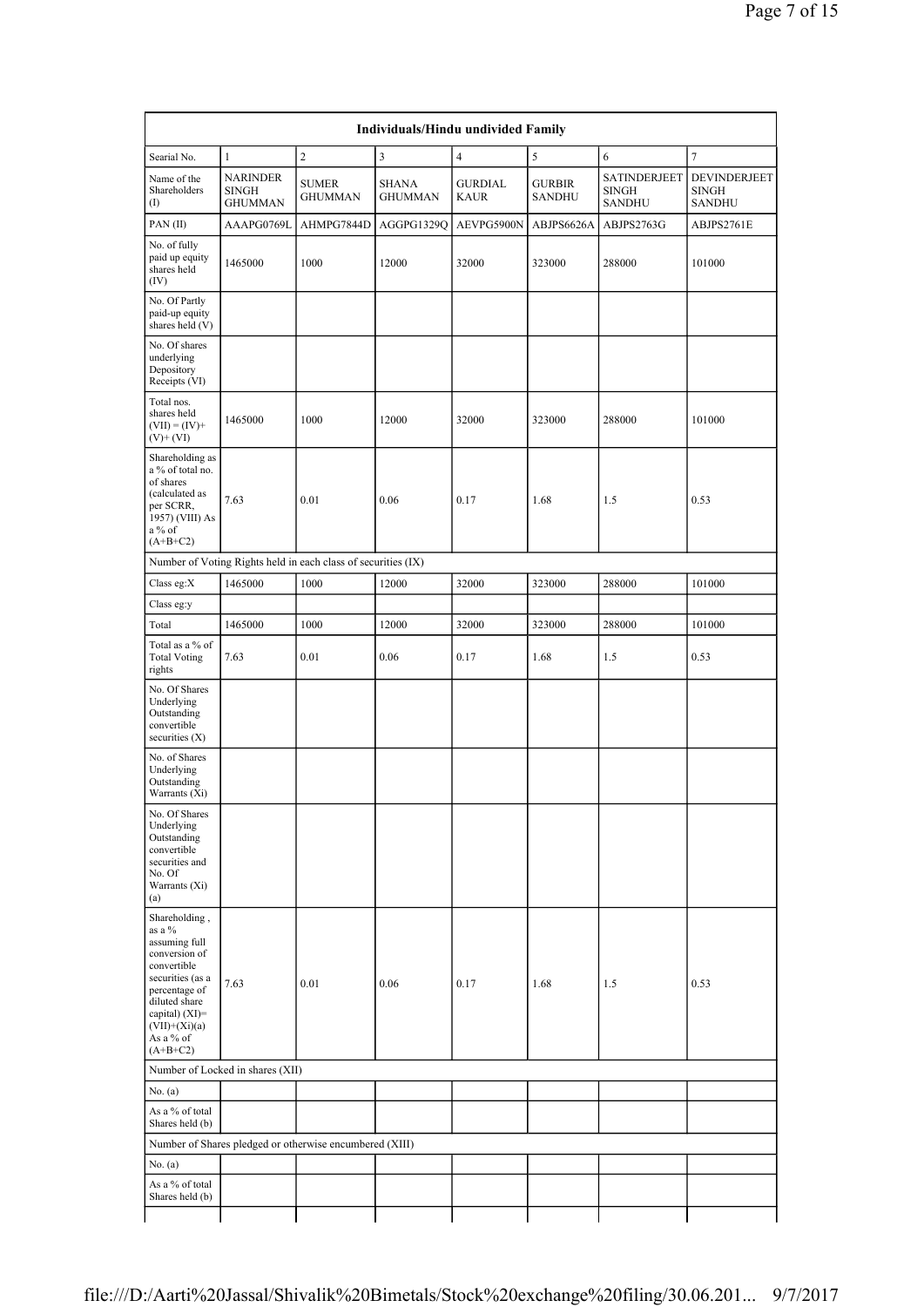| Number of<br>equity shares<br>held in<br>dematerialized<br>form $(XIV)$ | 1465000 | 1000 | 12000 | 32000 | 323000 | 288000 | 101000 |
|-------------------------------------------------------------------------|---------|------|-------|-------|--------|--------|--------|
| Reason for not providing PAN                                            |         |      |       |       |        |        |        |
| Reason for not<br>providing PAN                                         |         |      |       |       |        |        |        |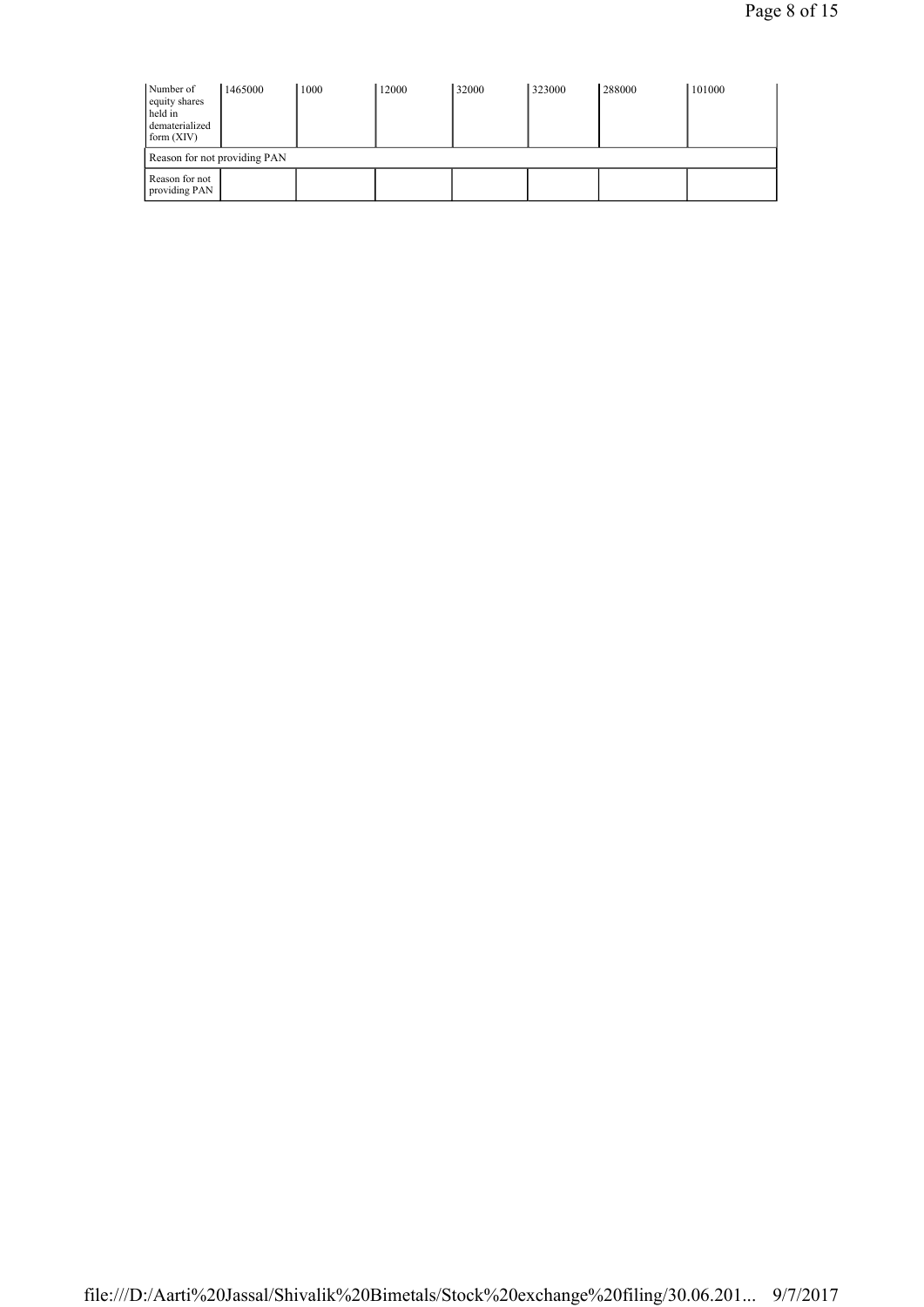|                                                                                                                                                                                              |                                |                                                               | Individuals/Hindu undivided Family    |                              |                               |                          |
|----------------------------------------------------------------------------------------------------------------------------------------------------------------------------------------------|--------------------------------|---------------------------------------------------------------|---------------------------------------|------------------------------|-------------------------------|--------------------------|
| Searial No.                                                                                                                                                                                  | 8                              | 9                                                             | 10                                    | 11                           | 12                            |                          |
| Name of the<br>Shareholders (I)                                                                                                                                                              | <b>SARITA</b><br><b>SANDHU</b> | TEJINDERJEET KAUR<br><b>GHUMMAN</b>                           | <b>JASPAL SINGH</b><br><b>DHILLON</b> | <b>MANJIT</b><br><b>KAUR</b> | <b>ANGAD</b><br><b>SANDHU</b> | Click here to<br>go back |
| PAN(II)                                                                                                                                                                                      | ABJPS0310F                     | ABJPG6987C                                                    | AAJPD6381J                            | AAGPK4376B                   | AVJPS6029H                    | Total                    |
| No. of fully paid<br>up equity shares<br>held (IV)                                                                                                                                           | 216000                         | 296000                                                        | 2000                                  | 83000                        | 152000                        | 2971000                  |
| No. Of Partly paid-<br>up equity shares<br>held(V)                                                                                                                                           |                                |                                                               |                                       |                              |                               |                          |
| No. Of shares<br>underlying<br>Depository<br>Receipts (VI)                                                                                                                                   |                                |                                                               |                                       |                              |                               |                          |
| Total nos. shares<br>held $(VII) = (IV) +$<br>$(V)$ + $(VI)$                                                                                                                                 | 216000                         | 296000                                                        | 2000                                  | 83000                        | 152000                        | 2971000                  |
| Shareholding as a<br>% of total no. of<br>shares (calculated<br>as per SCRR,<br>1957) (VIII) As a<br>% of $(A+B+C2)$                                                                         | 1.12                           | 1.54                                                          | 0.01                                  | 0.43                         | 0.79                          | 15.47                    |
|                                                                                                                                                                                              |                                | Number of Voting Rights held in each class of securities (IX) |                                       |                              |                               |                          |
| Class eg: $X$                                                                                                                                                                                | 216000                         | 296000                                                        | 2000                                  | 83000                        | 152000                        | 2971000                  |
| Class eg:y                                                                                                                                                                                   |                                |                                                               |                                       |                              |                               |                          |
| Total                                                                                                                                                                                        | 216000                         | 296000                                                        | 2000                                  | 83000                        | 152000                        | 2971000                  |
| Total as a % of<br><b>Total Voting rights</b>                                                                                                                                                | 1.12                           | 1.54                                                          | 0.01                                  | 0.43                         | 0.79                          | 15.47                    |
| No. Of Shares<br>Underlying<br>Outstanding<br>convertible<br>securities (X)                                                                                                                  |                                |                                                               |                                       |                              |                               |                          |
| No. of Shares<br>Underlying<br>Outstanding<br>Warrants (Xi)                                                                                                                                  |                                |                                                               |                                       |                              |                               |                          |
| No. Of Shares<br>Underlying<br>Outstanding<br>convertible<br>securities and No.<br>Of Warrants (Xi)<br>(a)                                                                                   |                                |                                                               |                                       |                              |                               |                          |
| Shareholding, as a<br>% assuming full<br>conversion of<br>convertible<br>securities (as a<br>percentage of<br>diluted share<br>capital) $(XI) = (VII)$<br>$+(Xi)(a)$ As a % of<br>$(A+B+C2)$ | 1.12                           | 1.54                                                          | 0.01                                  | 0.43                         | 0.79                          | 15.47                    |
| Number of Locked in shares (XII)                                                                                                                                                             |                                |                                                               |                                       |                              |                               |                          |
| No. (a)                                                                                                                                                                                      |                                |                                                               |                                       |                              |                               |                          |
| As a % of total<br>Shares held (b)                                                                                                                                                           |                                |                                                               |                                       |                              |                               |                          |
|                                                                                                                                                                                              |                                | Number of Shares pledged or otherwise encumbered (XIII)       |                                       |                              |                               |                          |
| No. (a)                                                                                                                                                                                      |                                |                                                               |                                       |                              |                               |                          |
| As a % of total<br>Shares held (b)                                                                                                                                                           |                                |                                                               |                                       |                              |                               |                          |
| Number of equity<br>shares held in<br>dematerialized<br>form (XIV)                                                                                                                           | 216000                         | 296000                                                        | 2000                                  | 83000                        | 152000                        | 2971000                  |
| Reason for not providing PAN                                                                                                                                                                 |                                |                                                               |                                       |                              |                               |                          |
| Reason for not<br>providing PAN                                                                                                                                                              |                                |                                                               |                                       |                              |                               |                          |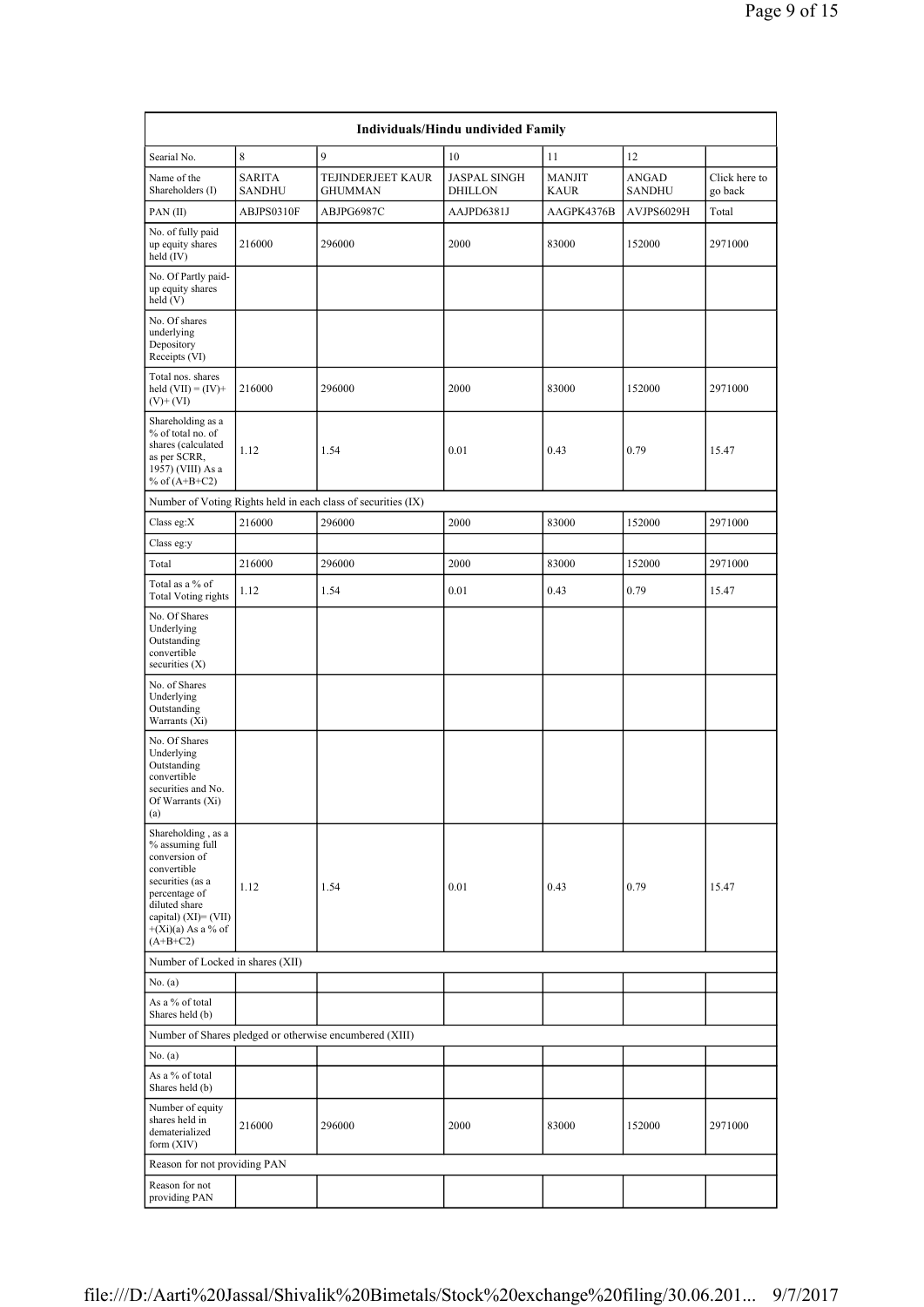|                                                                                                                                                                                       |                                                               |                                           | Any Other (specify)                                         |                                      |                                                                  |                                                              |
|---------------------------------------------------------------------------------------------------------------------------------------------------------------------------------------|---------------------------------------------------------------|-------------------------------------------|-------------------------------------------------------------|--------------------------------------|------------------------------------------------------------------|--------------------------------------------------------------|
| Searial No.                                                                                                                                                                           | $\mathbf{1}$                                                  | $\overline{2}$                            | 3                                                           | $\overline{4}$                       | 5                                                                | 6                                                            |
| Category                                                                                                                                                                              | <b>Bodies Corporate</b>                                       | <b>Bodies</b><br>Corporate                | <b>Bodies Corporate</b>                                     | <b>Bodies</b><br>Corporate           | <b>Bodies Corporate</b>                                          | <b>Bodies Corporate</b>                                      |
| Name of the<br>Shareholders (I)                                                                                                                                                       | AMAR<br>ENGINEERING<br><b>COMPANY PVT</b><br>LTD              | ANGAD<br><b>ESTATES PVT</b><br><b>LTD</b> | O D FINANCE<br><b>AND</b><br><b>INVESTMENT</b><br>$(P)$ LTD | TSL<br><b>HOLDINGS</b><br><b>LTD</b> | <b>ULTRA</b><br><b>PORTFOLIO</b><br>MANAGEMENT<br><b>PVT LTD</b> | <b>B S SANDHU</b><br>AND<br><b>ASSOCIATES</b><br>PRIVATE LTD |
| PAN(II)                                                                                                                                                                               | AAACA0214F                                                    | AAACA8041Q                                | AAACO0299G                                                  | AAACT3448E                           | AAACU0117D                                                       | AABCB8936E                                                   |
| No. of the<br>Shareholders (I)                                                                                                                                                        | 1                                                             | 1                                         | $\mathbf{1}$                                                | 1                                    | $\mathbf{1}$                                                     | 1                                                            |
| No. of fully paid<br>up equity shares<br>held (IV)                                                                                                                                    | 707155                                                        | 1655000                                   | 2523489                                                     | 2790200                              | 944090                                                           | 285200                                                       |
| No. Of Partly paid-<br>up equity shares<br>held (V)                                                                                                                                   |                                                               |                                           |                                                             |                                      |                                                                  |                                                              |
| No. Of shares<br>underlying<br>Depository<br>Receipts (VI)                                                                                                                            |                                                               |                                           |                                                             |                                      |                                                                  |                                                              |
| Total nos. shares<br>held $(VII) = (IV) +$<br>$(V)$ + $(VI)$                                                                                                                          | 707155                                                        | 1655000                                   | 2523489                                                     | 2790200                              | 944090                                                           | 285200                                                       |
| Shareholding as a<br>% of total no. of<br>shares (calculated<br>as per SCRR,<br>1957) (VIII) As a<br>% of $(A+B+C2)$                                                                  | 3.68                                                          | 8.62                                      | 13.14                                                       | 14.53                                | 4.92                                                             | 1.49                                                         |
|                                                                                                                                                                                       | Number of Voting Rights held in each class of securities (IX) |                                           |                                                             |                                      |                                                                  |                                                              |
| Class eg: X                                                                                                                                                                           | 707155                                                        | 1655000                                   | 2523489                                                     | 2790200                              | 944090                                                           | 285200                                                       |
| Class eg:y                                                                                                                                                                            |                                                               |                                           |                                                             |                                      |                                                                  |                                                              |
| Total                                                                                                                                                                                 | 707155                                                        | 1655000                                   | 2523489                                                     | 2790200                              | 944090                                                           | 285200                                                       |
| Total as a % of<br><b>Total Voting rights</b>                                                                                                                                         | 3.68                                                          | 8.62                                      | 13.14                                                       | 14.53                                | 4.92                                                             | 1.49                                                         |
| No. Of Shares<br>Underlying<br>Outstanding<br>convertible<br>securities $(X)$                                                                                                         |                                                               |                                           |                                                             |                                      |                                                                  |                                                              |
| No. of Shares<br>Underlying<br>Outstanding<br>Warrants (Xi)                                                                                                                           |                                                               |                                           |                                                             |                                      |                                                                  |                                                              |
| No. Of Shares<br>Underlying<br>Outstanding<br>convertible<br>securities and No.<br>Of Warrants (Xi)<br>(a)                                                                            |                                                               |                                           |                                                             |                                      |                                                                  |                                                              |
| Shareholding, as a<br>% assuming full<br>conversion of<br>convertible<br>securities (as a<br>percentage of<br>diluted share<br>capital) (XI)= (VII)<br>$+(X)$ As a % of<br>$(A+B+C2)$ | 3.68                                                          | 8.62                                      | 13.14                                                       | 14.53                                | 4.92                                                             | 1.49                                                         |
| Number of Locked in shares (XII)                                                                                                                                                      |                                                               |                                           |                                                             |                                      |                                                                  |                                                              |
| No. $(a)$                                                                                                                                                                             |                                                               |                                           |                                                             |                                      |                                                                  |                                                              |
| As a % of total<br>Shares held (b)                                                                                                                                                    |                                                               |                                           |                                                             |                                      |                                                                  |                                                              |
|                                                                                                                                                                                       | Number of Shares pledged or otherwise encumbered (XIII)       |                                           |                                                             |                                      |                                                                  |                                                              |
| No. (a)                                                                                                                                                                               |                                                               |                                           |                                                             |                                      |                                                                  |                                                              |
| As a % of total<br>Shares held (b)                                                                                                                                                    |                                                               |                                           |                                                             |                                      |                                                                  |                                                              |
|                                                                                                                                                                                       | 707155                                                        | 1655000                                   | 2523489                                                     | 2790200                              | 944090                                                           | 285200                                                       |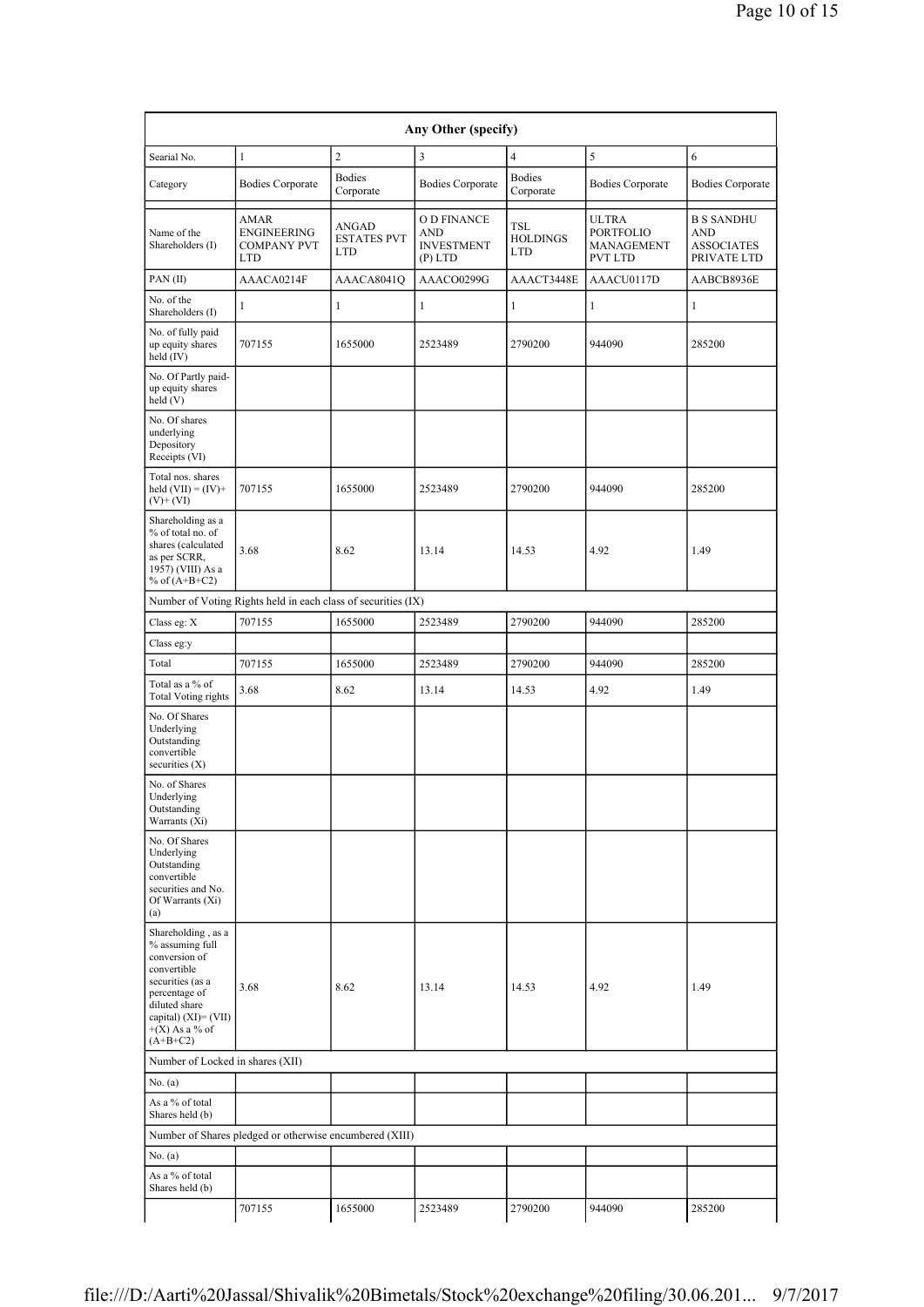| Number of equity<br>shares held in<br>dematerialized<br>form (XIV) |  |  |  |  |
|--------------------------------------------------------------------|--|--|--|--|
| Reason for not<br>providing PAN                                    |  |  |  |  |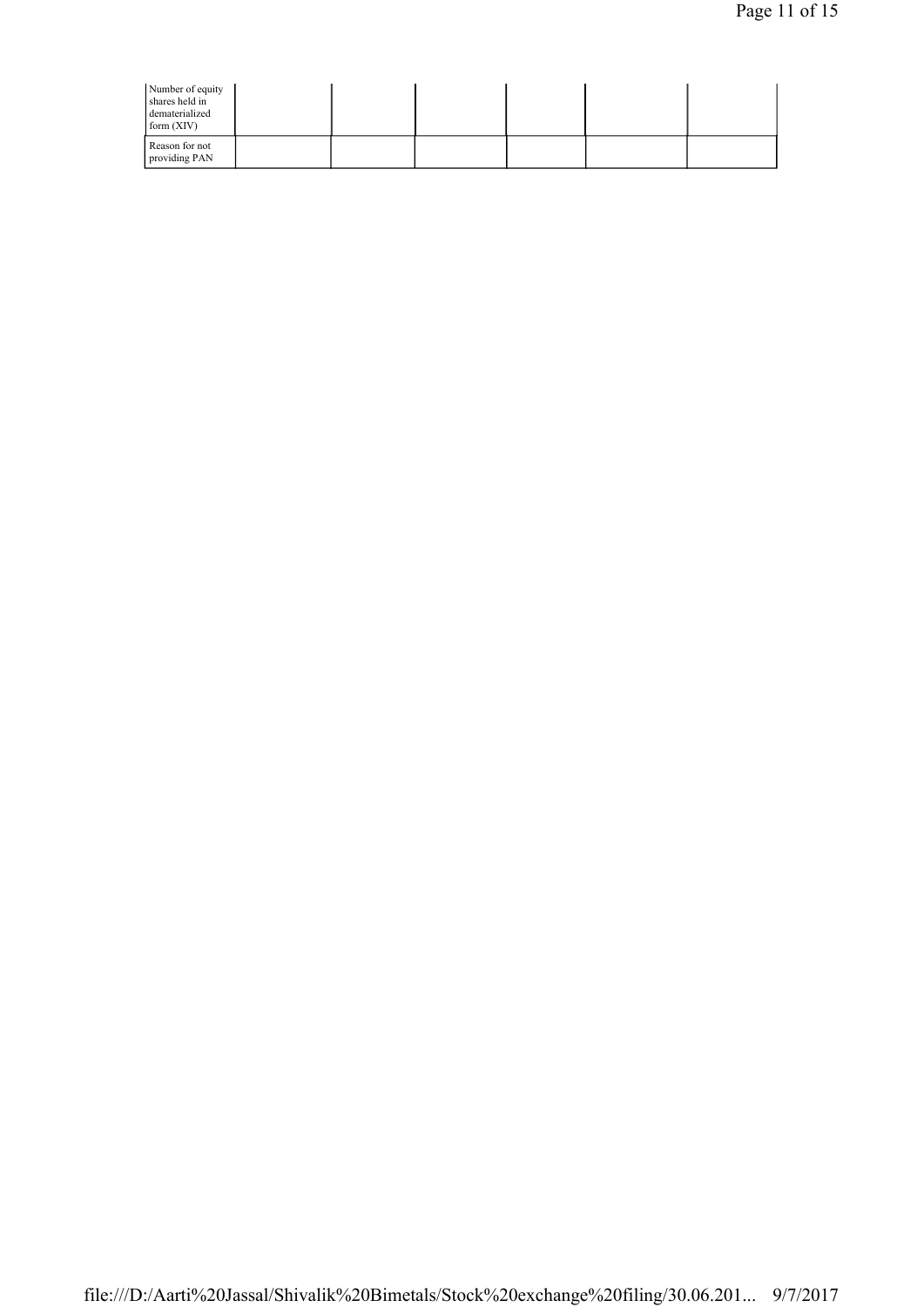|                                                                                                                                                                                           | Any Other (specify)                                           |  |  |  |  |  |  |
|-------------------------------------------------------------------------------------------------------------------------------------------------------------------------------------------|---------------------------------------------------------------|--|--|--|--|--|--|
| Searial No.                                                                                                                                                                               |                                                               |  |  |  |  |  |  |
| Category                                                                                                                                                                                  | Click here to go back                                         |  |  |  |  |  |  |
| Name of the<br>Shareholders (I)                                                                                                                                                           |                                                               |  |  |  |  |  |  |
| PAN(II)                                                                                                                                                                                   | Total                                                         |  |  |  |  |  |  |
| No. of the<br>Shareholders (I)                                                                                                                                                            | 6                                                             |  |  |  |  |  |  |
| No. of fully paid<br>up equity shares<br>held (IV)                                                                                                                                        | 8905134                                                       |  |  |  |  |  |  |
| No. Of Partly paid-<br>up equity shares<br>held(V)                                                                                                                                        |                                                               |  |  |  |  |  |  |
| No. Of shares<br>underlying<br>Depository<br>Receipts (VI)                                                                                                                                |                                                               |  |  |  |  |  |  |
| Total nos. shares<br>held $(VII) = (IV) +$<br>$(V)+(VI)$                                                                                                                                  | 8905134                                                       |  |  |  |  |  |  |
| Shareholding as a<br>% of total no. of<br>shares (calculated<br>as per SCRR,<br>1957) (VIII) As a<br>% of $(A+B+C2)$                                                                      | 46.38                                                         |  |  |  |  |  |  |
|                                                                                                                                                                                           | Number of Voting Rights held in each class of securities (IX) |  |  |  |  |  |  |
| Class eg: X                                                                                                                                                                               | 8905134                                                       |  |  |  |  |  |  |
| Class eg:y                                                                                                                                                                                |                                                               |  |  |  |  |  |  |
| Total                                                                                                                                                                                     | 8905134                                                       |  |  |  |  |  |  |
| Total as a % of<br><b>Total Voting rights</b>                                                                                                                                             | 46.38                                                         |  |  |  |  |  |  |
| No. Of Shares<br>Underlying<br>Outstanding<br>convertible<br>securities $(X)$                                                                                                             |                                                               |  |  |  |  |  |  |
| No. of Shares<br>Underlying<br>Outstanding<br>Warrants (Xi)                                                                                                                               |                                                               |  |  |  |  |  |  |
| No. Of Shares<br>Underlying<br>Outstanding<br>convertible<br>securities and No.<br>Of Warrants (Xi)<br>(a)                                                                                |                                                               |  |  |  |  |  |  |
| Shareholding , as a<br>$\%$ assuming full<br>conversion of<br>convertible<br>securities (as a<br>percentage of<br>diluted share<br>capital) (XI)= (VII)<br>$+(X)$ As a % of<br>$(A+B+C2)$ | 46.38                                                         |  |  |  |  |  |  |
| Number of Locked in shares (XII)                                                                                                                                                          |                                                               |  |  |  |  |  |  |
| No. $(a)$                                                                                                                                                                                 |                                                               |  |  |  |  |  |  |
| As a % of total<br>Shares held (b)                                                                                                                                                        |                                                               |  |  |  |  |  |  |
|                                                                                                                                                                                           | Number of Shares pledged or otherwise encumbered (XIII)       |  |  |  |  |  |  |
| No. (a)                                                                                                                                                                                   |                                                               |  |  |  |  |  |  |
| As a % of total<br>Shares held (b)                                                                                                                                                        |                                                               |  |  |  |  |  |  |
| Number of equity<br>shares held in<br>dematerialized<br>form (XIV)                                                                                                                        | 8905134                                                       |  |  |  |  |  |  |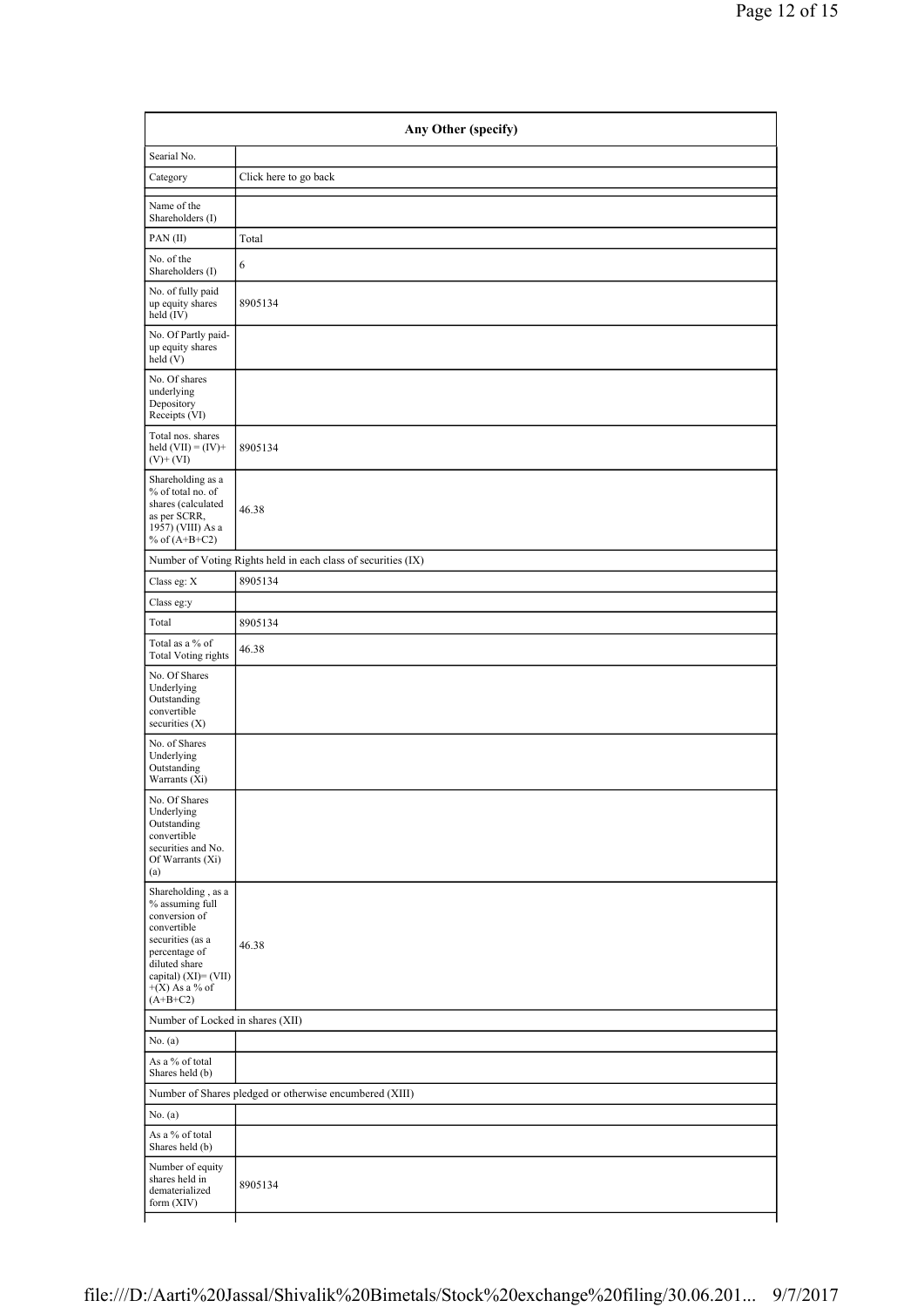Reason for not providing PAN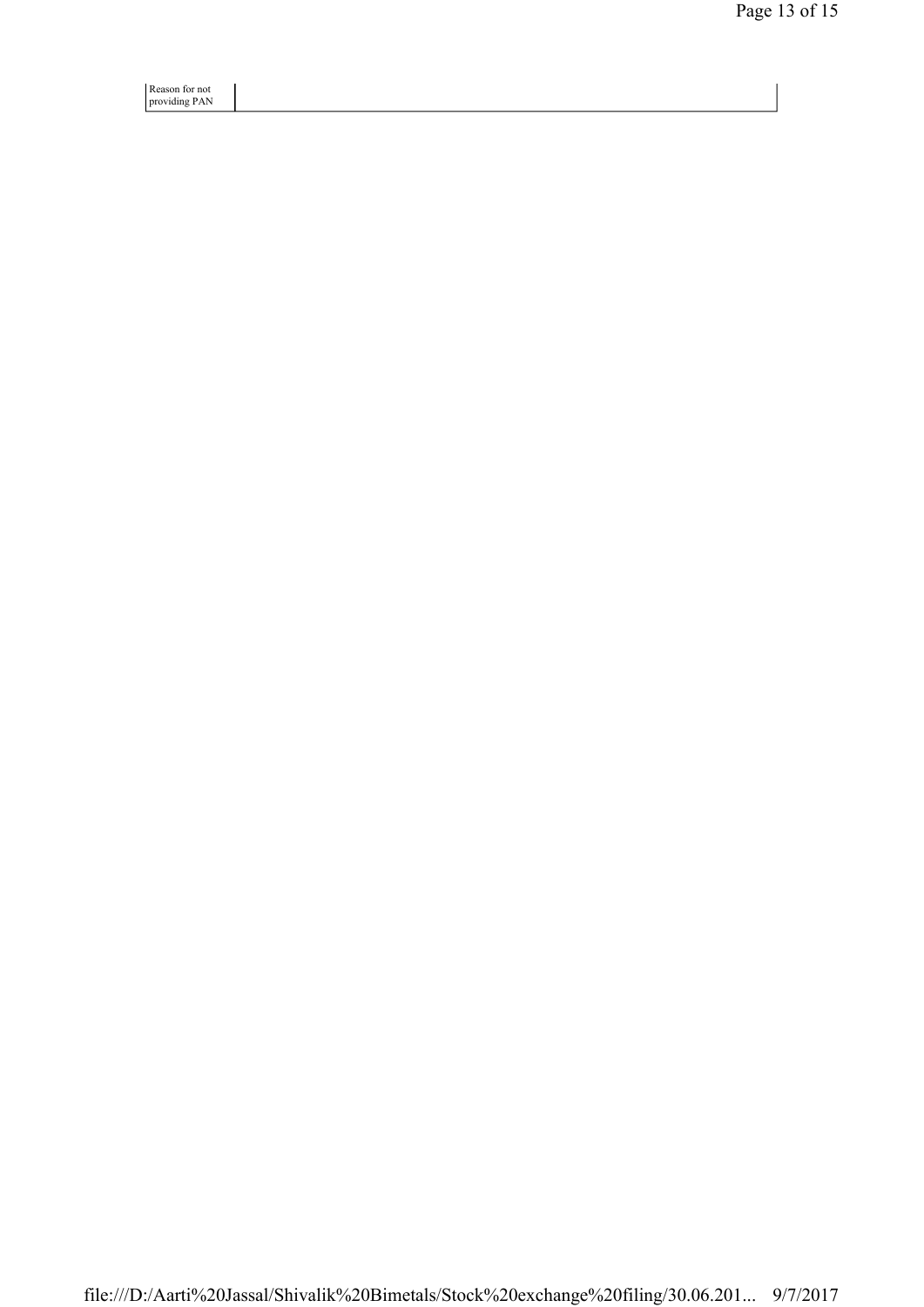| Any Other (specify)                                                                                                                                                                      |                         |                 |             |                         |              |                       |
|------------------------------------------------------------------------------------------------------------------------------------------------------------------------------------------|-------------------------|-----------------|-------------|-------------------------|--------------|-----------------------|
| Searial No.                                                                                                                                                                              | $\mathbf{1}$            | $\overline{c}$  | 3           | $\overline{4}$          | 5            |                       |
| Category                                                                                                                                                                                 | <b>Bodies Corporate</b> | NRI - Non-Repat | NRI - Repat | <b>Clearing Members</b> | Trusts       |                       |
| Category / More<br>than 1 percentage                                                                                                                                                     | Category                | Category        | Category    | Category                | Category     |                       |
| Name of the<br>Shareholders (I)                                                                                                                                                          |                         |                 |             |                         |              | Click here to go back |
| PAN(II)                                                                                                                                                                                  |                         |                 |             |                         |              | Total                 |
| No. of the<br>Shareholders (I)                                                                                                                                                           | 60                      | 19              | 34          | 50                      | $\mathbf{1}$ | 164                   |
| No. of fully paid<br>up equity shares<br>held (IV)                                                                                                                                       | 273626                  | 19441           | 68386       | 197998                  | 1000         | 560451                |
| No. Of Partly paid-<br>up equity shares<br>held (V)                                                                                                                                      |                         |                 |             |                         |              |                       |
| No. Of shares<br>underlying<br>Depository<br>Receipts (VI)                                                                                                                               |                         |                 |             |                         |              |                       |
| Total nos. shares<br>held $(VII) = (IV) +$<br>$(V)$ + (VI)                                                                                                                               | 273626                  | 19441           | 68386       | 197998                  | 1000         | 560451                |
| Shareholding as a<br>% of total no. of<br>shares (calculated<br>as per SCRR,<br>1957) (VIII) As a<br>% of $(A+B+C2)$                                                                     | 1.43                    | 0.1             | 0.36        | 1.03                    | 0.01         | 2.93                  |
| Number of Voting Rights held in each class of securities (IX)                                                                                                                            |                         |                 |             |                         |              |                       |
| Class eg: X                                                                                                                                                                              | 273626                  | 19441           | 68386       | 197998                  | 1000         | 560451                |
| Class eg:y                                                                                                                                                                               |                         |                 |             |                         |              |                       |
| Total                                                                                                                                                                                    | 273626                  | 19441           | 68386       | 197998                  | 1000         | 560451                |
| Total as a % of<br><b>Total Voting rights</b>                                                                                                                                            | 1.43                    | 0.1             | 0.36        | 1.03                    | 0.01         | 2.93                  |
| No. Of Shares<br>Underlying<br>Outstanding<br>convertible<br>securities $(X)$                                                                                                            |                         |                 |             |                         |              |                       |
| No. of Shares<br>Underlying<br>Outstanding<br>Warrants (Xi)                                                                                                                              |                         |                 |             |                         |              |                       |
| No. Of Shares<br>Underlying<br>Outstanding<br>convertible<br>securities and No.<br>Of Warrants (Xi)<br>(a)                                                                               |                         |                 |             |                         |              |                       |
| Shareholding, as a<br>% assuming full<br>conversion of<br>convertible<br>securities (as a<br>percentage of<br>diluted share<br>capital) $(XI) = (VII)$<br>$+(X)$ As a % of<br>$(A+B+C2)$ | 1.43                    | 0.1             | 0.36        | 1.03                    | 0.01         | 2.93                  |
| Number of Locked in shares (XII)                                                                                                                                                         |                         |                 |             |                         |              |                       |
| No. $(a)$                                                                                                                                                                                |                         |                 |             |                         |              |                       |
| As a % of total<br>Shares held (b)                                                                                                                                                       |                         |                 |             |                         |              |                       |
| Number of equity<br>shares held in<br>dematerialized<br>form (XIV)                                                                                                                       | 270625                  | 19441           | 68386       | 197998                  | 1000         | 557450                |
| Reason for not providing PAN                                                                                                                                                             |                         |                 |             |                         |              |                       |
| Reason for not<br>providing PAN                                                                                                                                                          |                         |                 |             |                         |              |                       |